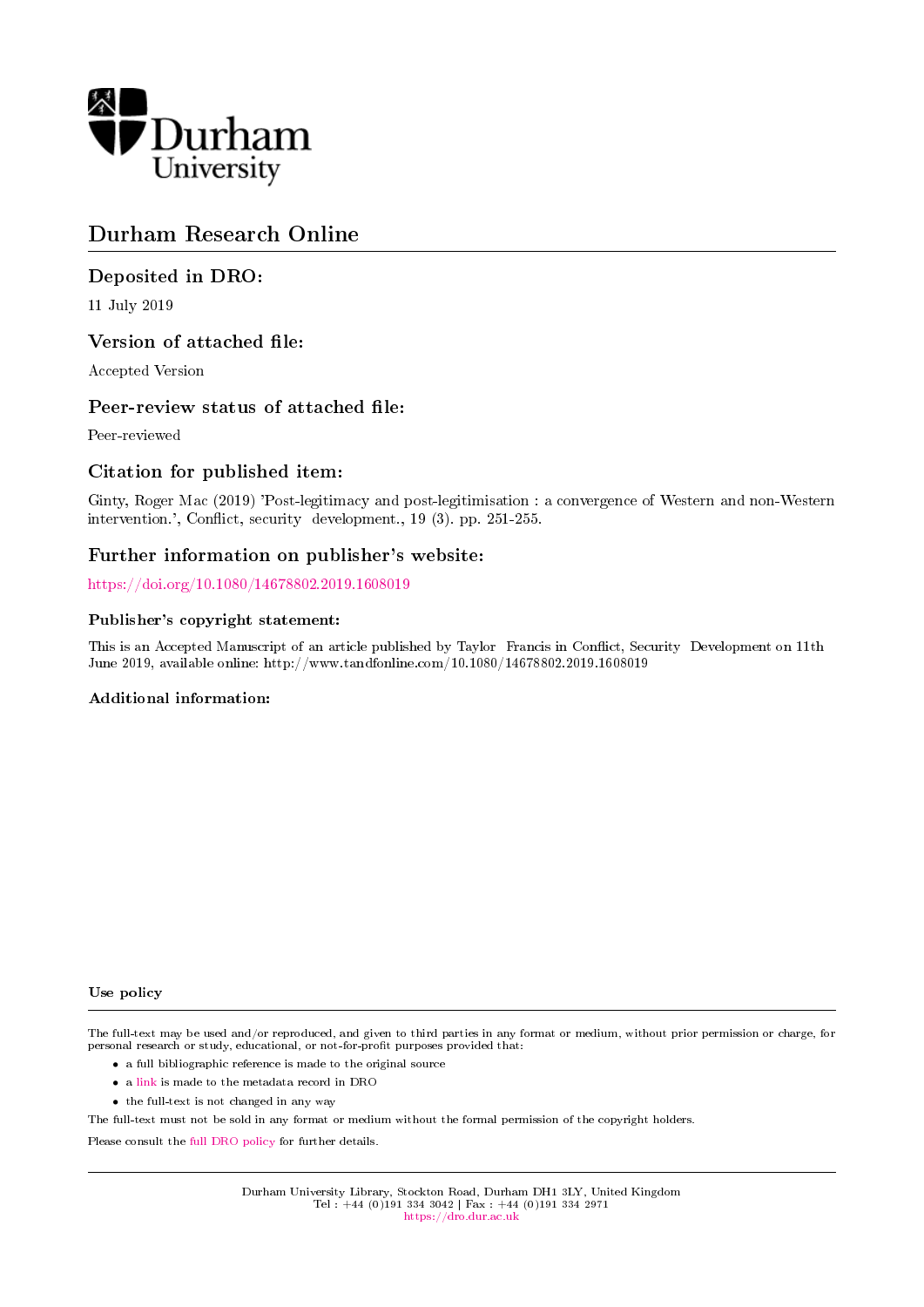• **Affiliation in the form:** 

**School of Government and International Affairs, and** 

**Durham Global Security Institute, Durham University,** 

**United Kingdom.** 

• **Email address (this will appear on the front page of the published article).**

**[roger.macginty@durham.ac.uk](mailto:roger.macginty@durham.ac.uk)**

**Twitter: @rogermacginty**

• **Postal address :**

**School of Government and International Affairs**

**Al-Qasimi Building**

**Elvet Hill Road**

**Durham**

## **DH1 3TU**

**Post-legitimacy and post-legitimisation: A convergence of western** 

**and non-western intervention**

**Roger Mac Ginty**

**(1,850 words)**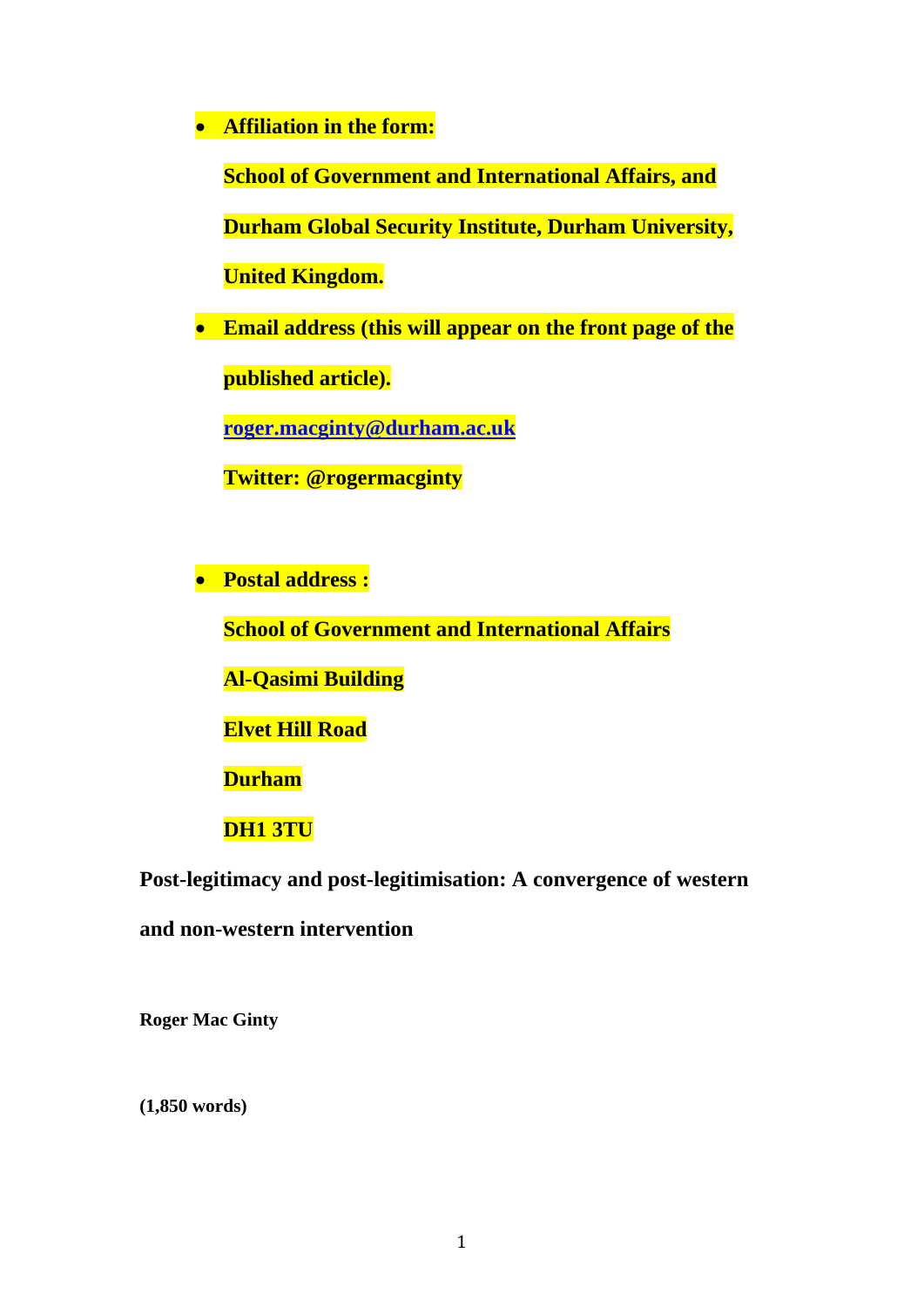Roger Mac Ginty is Professor in the Durham Global Security Institute at the School of Government and International Affairs, Durham University. He edits the journal *Peacebuilding* (with Oliver Richmond), and also edits the book series 'Rethinking Political Violence'. His main research interest is in the relationship between bottomup and top-down approaches to research.

#### **Abstract**

*This contribution makes the point that we have entered an era of post-legitimisation whereby intervening states invest little energy into justifying their international interventions. Non-western intervening states are often accused of offering very minimal justifications for their presence and actions overseas. Where justificatory statements are made, they are often short and bland. In an interesting convergence, leading proponent states of the liberal peace have followed suit and no longer offer lengthy justifications of their actions. At the high-point of liberal internationalism in the 1990s and early 2000s, immense diplomatic capital was expended on justifying intervention. Now that is not the case. Where justification is made, it deploys the language of security and stabilisation.* 

• **Keywords: legitimacy, legitimisation, intervention, stabilisation, liberal peace.**

#### **Bio:**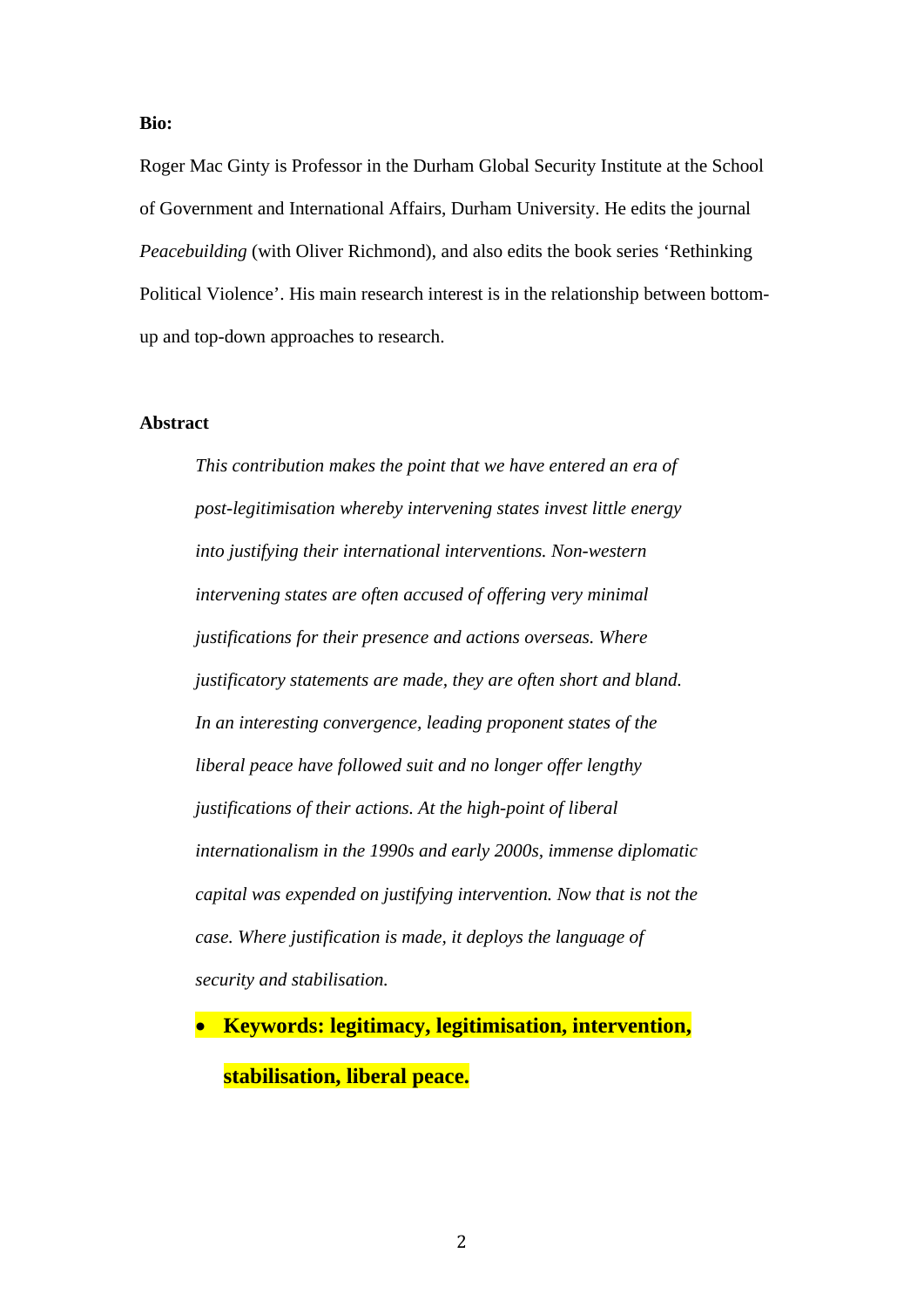# • **Acknowledgements: EU Horizon 2020 project EUNPACK, grant agreement number 693337; British Academy, Tackling the UK's Global Challenges Programme.**

## **Introduction**

A criticism made of non-western interventions is that they occur with minimal explanatory justification. In a sense, non-western interveners, whether Chinese peacekeepers in Mali, Iranian or Qatari engineers in Lebanon, or Saudi forces over Yemen, get on with their tasks with a minimum of justificatory verbiage. There might be bland statements about helping and order, or reference to security and stability but that is about it. This contrasts with the highpoint of liberal peace interventions, now over a decade and a half ago, when the intervening western states went to extraordinary lengths to legitimise their interventions. The US, UK and their allies invested enormous energy into publicly legitimising their interventions. Nowadays, they don't bother.

It is the contention of this short contribution that we have seen a convergence of western and non-western intervention styles towards post-legitimisation in which intervening states and organisations invest only minimal energy in justifying their interventions and their support for certain regimes. What is particularly noticeable is the retreat from justificatory articulation by western powers. This contribution begins by making the case that the justifications for the interventions at the high point of the liberal peace – in the 1990s and the early 2000s – were actually detailed and quite sophisticated. It then contrasts these justifications with the absence of justification and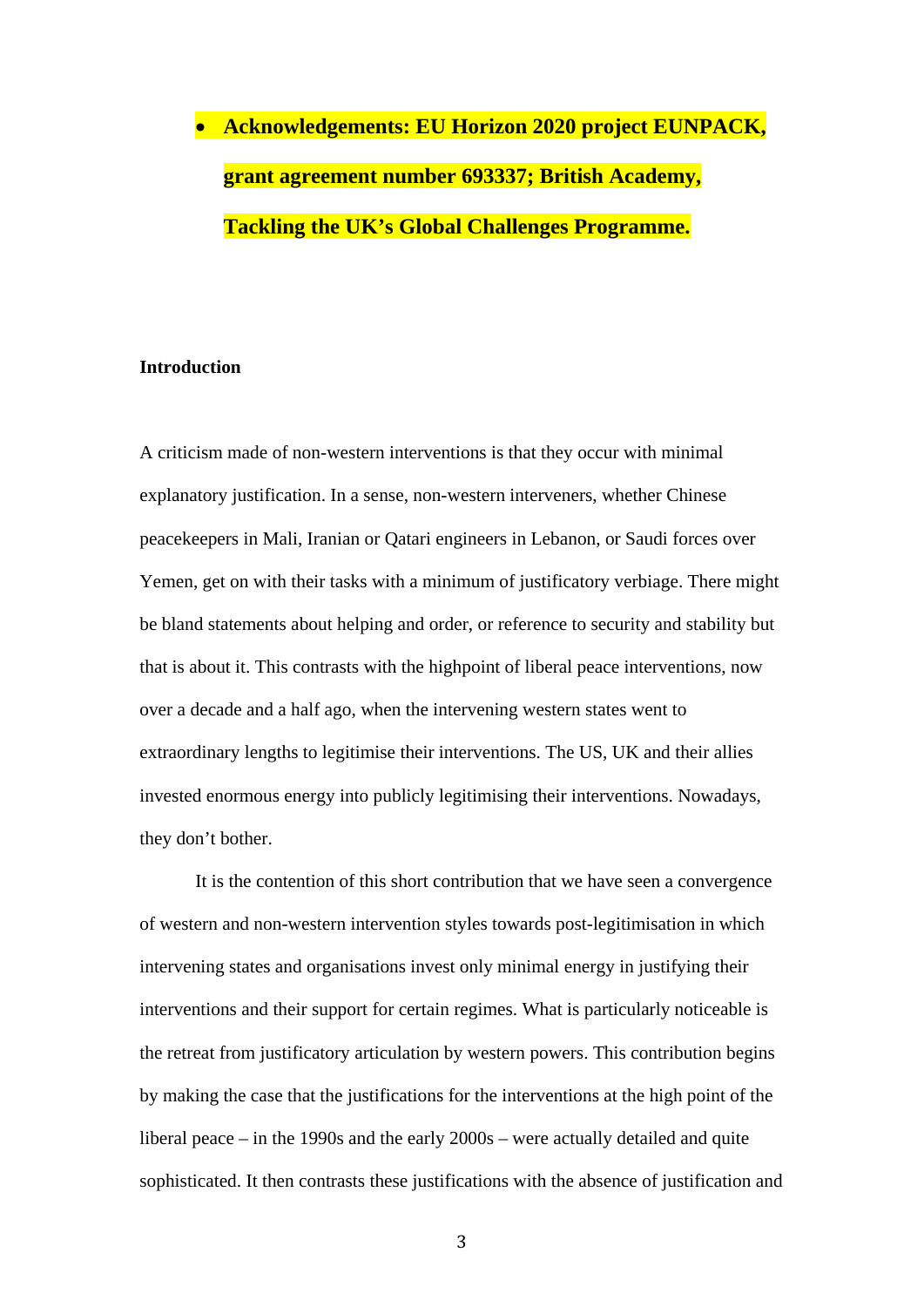or the compression of justification into often very simplistic articulations around stabilisation and security. In its third section, the contribution returns to the convergence of western and the non-western interveners in legitimisation-lite.

#### **The justification heyday**

Liberal peace interventions of the 1990s and early 2000s can be criticised for many things but those behind the interventions took seriously the task of justifying them. They worked hard to construct multi-layered narratives to legitimise their regime change, humanitarian and stabilisation interventions. <sup>1</sup> This legitimation work was aimed at their own parliaments, publics, political parties and press, as well as – to some extent – the populations in the sites of intervention. Tony Blair's 1999 Chicago speech is probably the best-known detailed articulation for liberal internationalism, although there were a host of other speeches and statements too.<sup>2</sup> Many of these foreign policy speeches and statements sought to connect the interventions with broader ideologies and responsibilities. The democracy promotion strategies of the Clinton administrations were accompanied by voluminous texts anxious to make the case that democratisation was appropriate and necessary. Even the George W. Bush White House went through the UN route before the 2003 Iraq invasion. Despite the many criticisms of that administration and the 'coalition of the willing', very considerable diplomatic capital was expended to legitimise the invasion.

Attempts to finesse the liberal peace in the 1990s and early 2000s, a period that can be described as the 'heyday of the liberal peace', involved significant intellectual scaffolding. The idea of human security, and the diplomatic and civil society movements that eventually led to UN Security Council Resolution 1325, 'the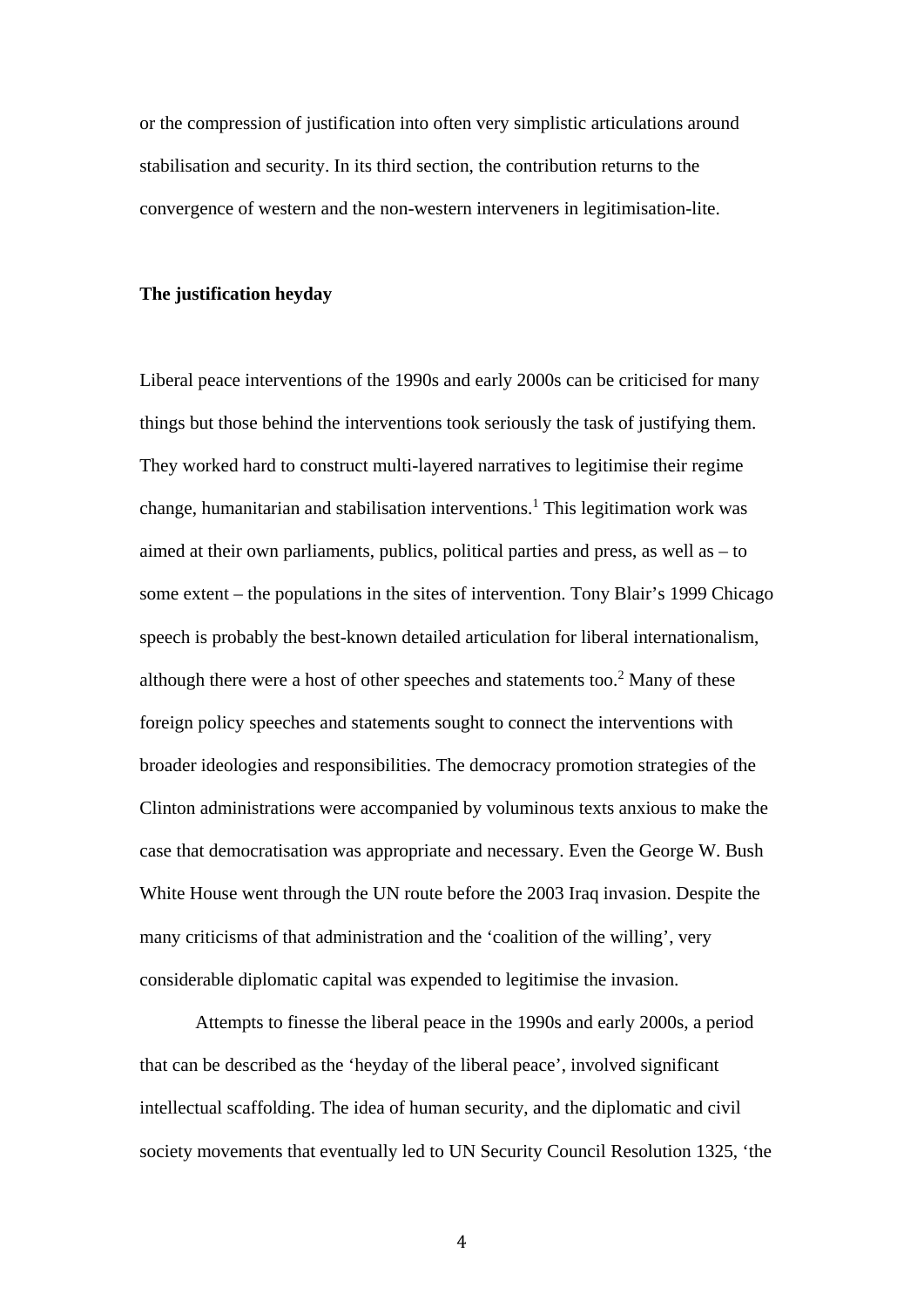responsibility to protect' and a host of other initiatives were accompanied by considerable articulation. Arguments were made, speeches were given, texts were produced, and foreign policy heavyweights like John Bolton and Jack Straw worked the late-night politics shows. There was no shortage of justificatory verbiage and a readiness to make the case that interventions – and in some cases wars – were necessary. Often there was a sense that the protagonists had a sense of mission and a 'vision thing' that saw their ministrations as part of a wider global strategy. Appeals were made on the grounds of humanitarianism, emancipation, justice, and the need to respect international norms. That era of justification seems to be over.

## **The absence of justification**

The efforts by western states to justify and legitimise international intervention in the 1990s and early 2000s can be contrasted with the more recent absence of effort to justify interventions. It is not that the earlier justifications have been replaced by alternative explanations that connect with a different set of philosophical tropes. Instead, justifications for intervention, involvement for war, and support for cooperative – though rarely palatable – regimes are simply not made or made only in very shallow ways. Where articulations are made they rely on simplistic narratives of security and stabilisation. Gone are references to democracy, forms of emancipation, rights and even statebuilding. Instead there is legitimisation-lite.

Consider, for example, UK involvement in post-Gaddafi Libya. Granted, the UK, French and other governments did engage in a media and justification campaign to accompany their regime change military campaigns. Compared with the experience of regime change in Iraq a decade earlier, however, the justificatory verbiage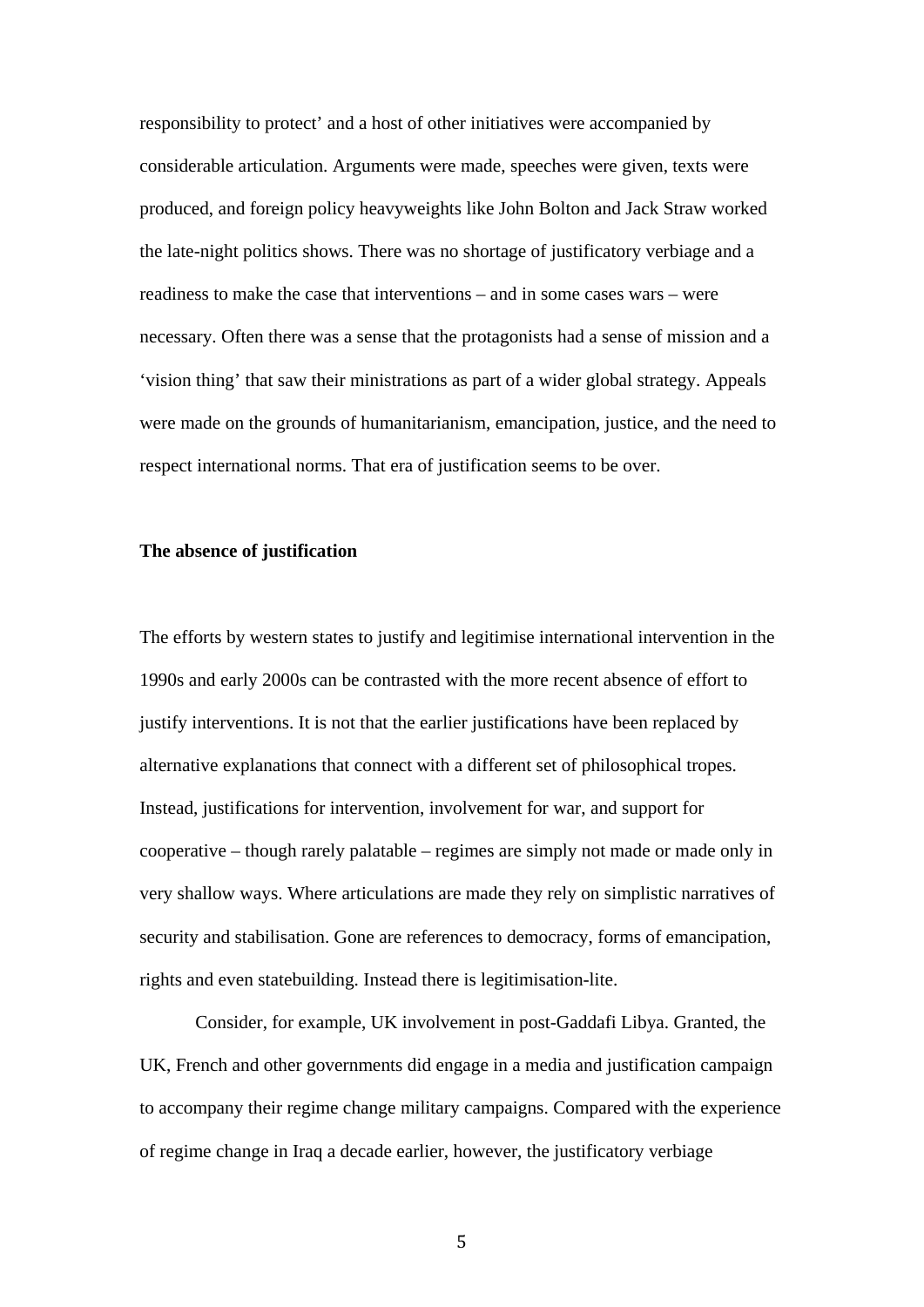marshalled in favour of toppling Gaddafi was small beer. But even that was expansive compared with current (as of mid-2018) attempts to explain intervention in Libya. It should be noted, of course, that the extent of western intervention is curtailed precisely because the earlier intervention to oust-Gaddafi has resulted in instability.

The UK, a state that assumes itself to be a global player, does not have a permanent diplomatic presence in Libya. The Foreign and Commonwealth Office justification for its current role in Libya is most significant for what it does not say. The British Embassy in Tripoli website (the actual embassy is in Tunis) proclaims that, 'We remain committed to working with Libya to find a permanent, political solution to the current instability.<sup>3</sup> The nature of that permanent political solution is not made clear. There is no mention of democracy, rights or emancipation. Indeed, given Libya's two governments, neither of which has more than a passing claim to actually govern much territory, it is not clear what Libya the British government is 'working with'. The Embassy's Facebook page contains a number of videos in which the new Ambassador to Libya does little to elaborate the justifications for the UK's role in Libya. In the first video, made during a trip to Benghazi, the Ambassador opens by saying that he knows a lot about terrorism given that he has spent three and a half years in Iraq. In his address to the Libyan people (in English) he does not venture beyond the language of security and stabilisation.

In the absence of a functioning government (one the British played a role in toppling) an interesting formulation has crept into the justificatory diction. The FCO statements and videos make repeated references to 'the Libyan people', 'the people of Benghazi' and such like. It is not clear who 'the people of Libya' might be (surely 'peoples'?), how they might be contacted, and what representation they might have.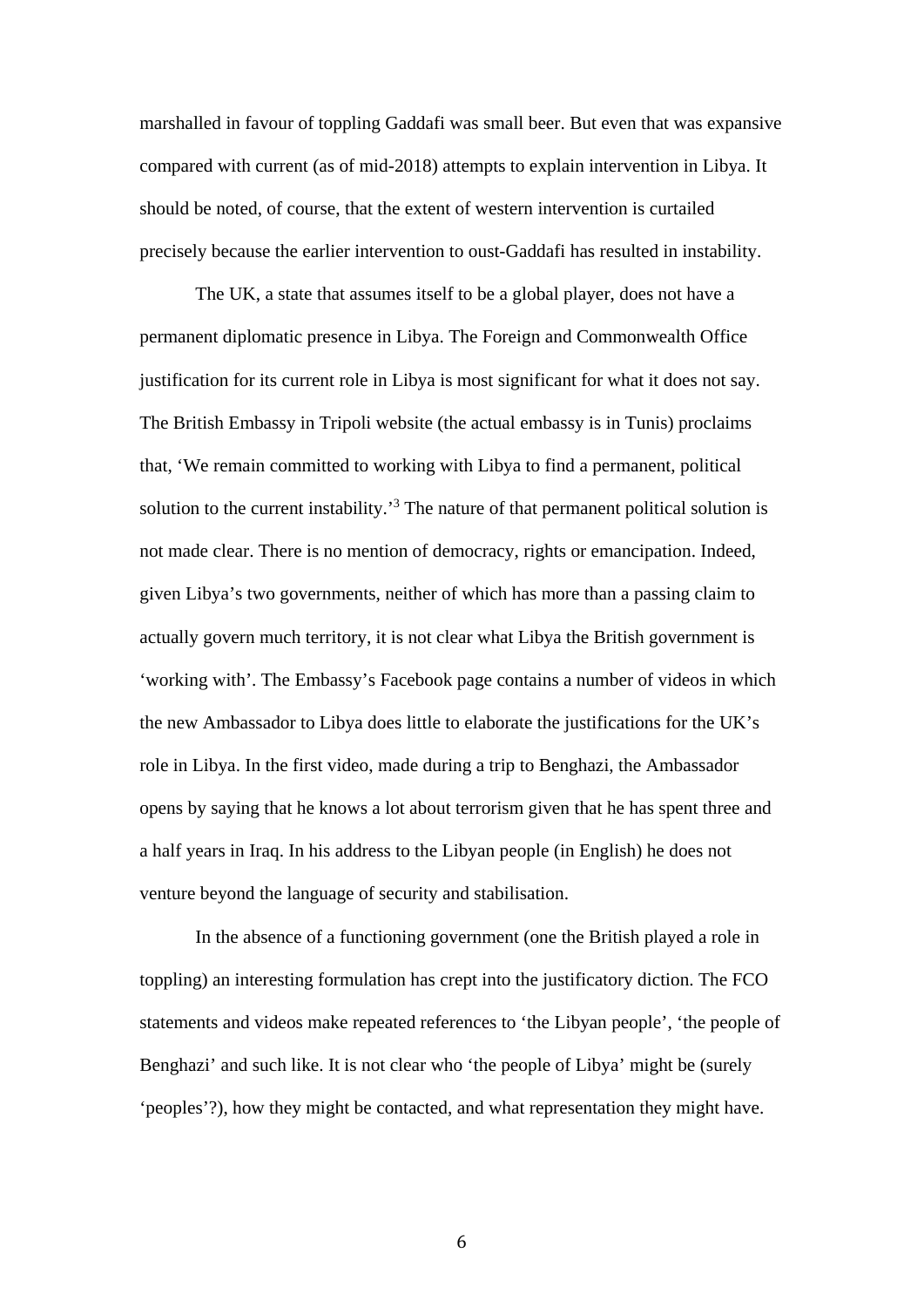European Union justification for its role in Libya is not much more expansive than that of the UK:

Through diplomatic action and concrete support, the EU is assisting Libya's political transition towards a stable, functioning country and is supporting the UN led mediation efforts in this regard. The EU underlines the importance of inclusiveness of the political process and Libyan ownership, notably through the participation of all legitimate Libyan stakeholders.

Here the references to inclusiveness, Libyan ownership and participation are laudatory if vague. But consider the ambition of EU efforts: a stable, functioning country. The phrase 'stable and functioning' can be applied to a wide range of states that are positively injurious to their own citizens but they function like a state and do not threaten international stability.

What explains the absence of expansive articulations to justify intervention? Certainly much of it stems from the curtailed nature of the intervention. There are not thousands of UK troops stationed in Libya, nor body bags coming home. To the extent that Libya features in mainstream UK political discourse it is as a transit point for Europe-bound African migrants. This worries 'Middle England' and feeds into nativist discourses, but understandings of the situation in Libya are shallow. The chief reason for the absence of expansive articulations by western states relates back to the legacy of the Iraq and Afghan wars. Despite the blood and treasure thrown at both places, the result has been deeply insecure and corrupt regimes. The UK public suffers war fatigue, especially in relation to far away places about which it knows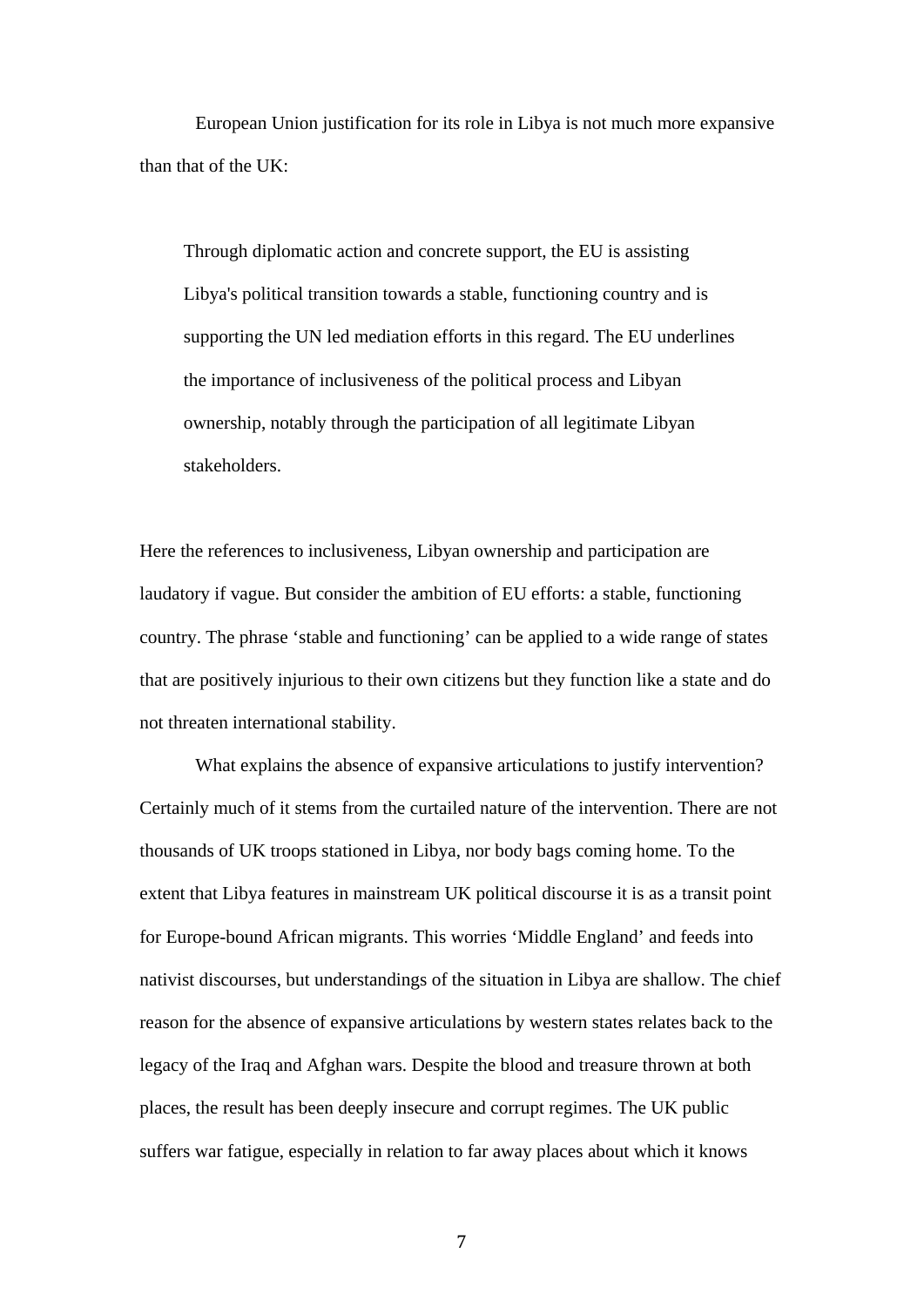little. Any government articulation based on the idea of emancipating a population and engaging in a major statebuilding operation would likely receive a poor reception. The political elite spent much of their political capital on Iraq and Afghanistan and realise that a fresh mobilisation of the public and parliament would be difficult.

It is also worth noting that the Trump administration has invested little in foreign policy articulation, and its allies have not felt the need to fill the void. President Trump's main foreign policy speech in his first year in office cannot be described as connecting with any philosophical lineage beyond nativism and militarism. His speech on Afghanistan and South Asia noted 'frustration over a foreign policy that has spent too much time, energy, money — and most importantly, lives — trying to rebuild countries in our own image instead of pursuing our security interests above all other considerations.'4 It can be read as the closing speech of the liberal peace – or a form of order and intervention that is justified in terms liberal rhetoric.

#### **Implications**

What is interesting about the declining investment by western powers in intervention justification is that it is in line with many non-western interveners. Among possible reasons for many non-western states investing little energy into the public justification of their own interventions is that the nature of many of the regimes are autocratic. Saudi Arabia, for example, has little need for parliamentary approval and public endorsement of the monarch's will. Moreover there may be public resentment at domestic resources being spent overseas. Iran, for example, can ill-afford its overseas interventions (whether military or humanitarian); a fact not lost on a weary public.<sup>5</sup>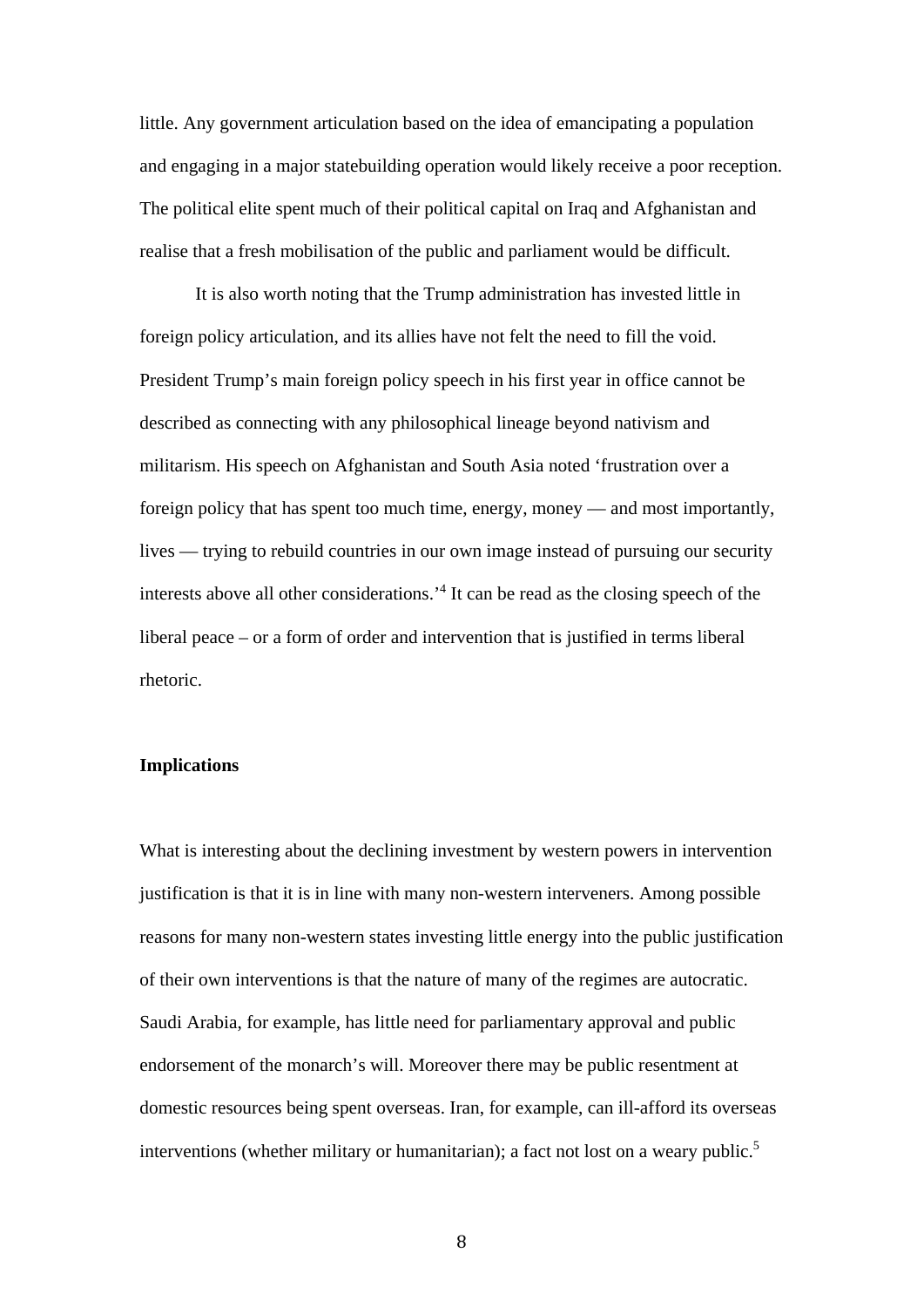On this issue of legitimisation-lite, there seems to have been a convergence of western and non-western interveners. Where justificatory rhetoric is deployed, it tends to be bland or couched in the language of security and stabilisation. In one way, there is honesty about such bluntness and there can be few expectations in host or recipient countries that emancipation, justice or other liberal notions are coming their way. The convergence calls into question the distinction between western and non-western. Such binaries have always been suspect, but western states over many centuries have invested significant energy into highlighting their own distinctiveness, superiority and 'civilisation'. That mission seems to have ended.

Moreover, the retreat from justificatory investment by western powers, and the lack of interest of non-western powers in playing that game, contains an important lesson on the value that interventionist actors attach to legitimacy. In short, it suggests that legitimacy – especially among constituencies in the target of the intervention – does not matter much. We seem to be inhabiting an era of post-legitimacy in which realist frames of power are more effective in helping us interpret international trends.

### **Bibliography**

- Holland, Jack, and Aaronson, Mike. (2014) 'Dominance through coercion: Strategic rhetorical balancing and the tactics of justification in Afghanistan and Libya', *Journal of Intervention and Statebuilding* 8(1): 1-20.
- Blair, Tony. 1999. 'The doctrine of the international community', 24 April. National Archives. Accessed at [http://webarchive.nationalarchives.gov.uk/+/http://www.number10.gov.uk/Page12](http://webarchive.nationalarchives.gov.uk/+/http:/www.number10.gov.uk/Page1297)
	- [97.](http://webarchive.nationalarchives.gov.uk/+/http:/www.number10.gov.uk/Page1297) Last accessed 8 May 2018.